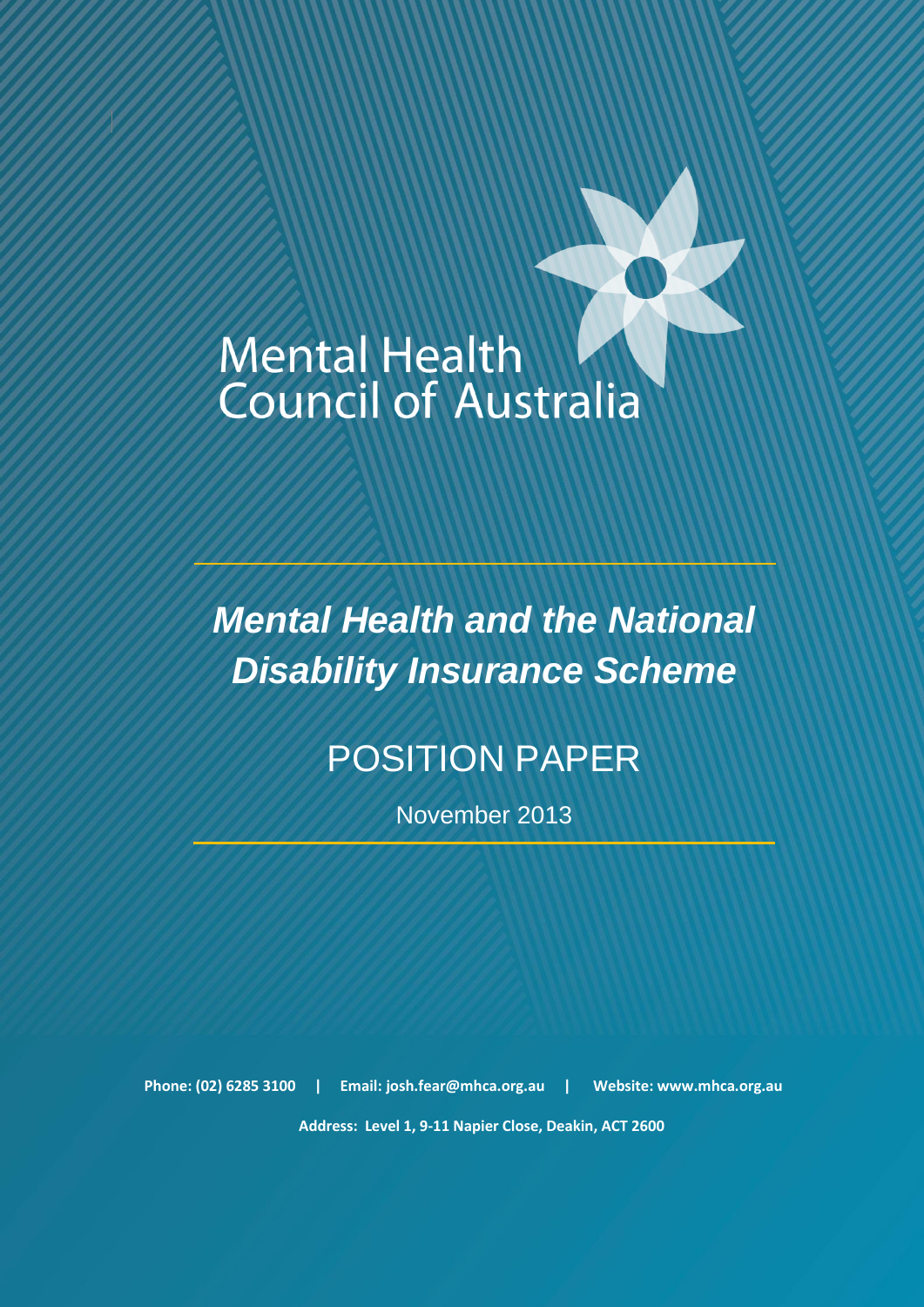# **Introduction**

The National Disability Insurance Scheme (NDIS) represents a major opportunity to deliver much-needed services and support for people with a range of disabilities. The Mental Health Council of Australia (MHCA) supports the NDIS, especially given the bi-partisan commitment to increasing funding to support people with significant ongoing disabilities over the next few years. It is absolutely appropriate that the scheme includes people with a psychosocial disability related to mental illness.

However, the MHCA has strong concerns about the implications of the scheme for mental health consumers, carers and service providers. These concerns relate to the design of the NDIS, the status of existing services, and the likely impact on future mental health programs.

This position paper outlines the current challenges and provides some suggestions on how to resolve them.

## **Eligibility**

Under the NDIS legislation, in order to qualify for an individualised package of support a person needs to have a 'permanent impairment'. While permanency may be a meaningful concept for some kinds of disability, in the context of mental illness it is less clear. Most people with psychosocial disability have needs (and impairments) that fluctuate in severity and in nature over their lifetimes, and it is often difficult or impossible to predict which people will need long-term support and who will exit the 'system'. The MHCA is very concerned about the implications for the very large numbers of people with a mental illness who will not be eligible for the NDIS because they are not deemed to have a permanent impairment or because their disabilities are not deemed sufficiently debilitating.

The MHCA doubts that the permanency principle currently embedded in the scheme can be reconciled with these realities. Feedback from the launch sites indicates that these requirements are already causing confusion.

Of the 489,000 people with serious mental illness in Australia, the Productivity Commission estimated that only 60,000 would qualify for an individualised package of support ('Tier 3') because they have a serious and persistent mental illness with complex interagency needs (as shown in Figure 1, below). Among this group, just 6,000 people with psychosocial disability associated with mental illness (that is, only 10 per cent of people with serious and persistent mental illness with complex interagency needs) were said to require the most intensive support – a figure that the MHCA believes lacks any credibility and vastly underestimates the level of need in the community. In deriving these numbers, the Commission acknowledged major limitations in the available data and the need for further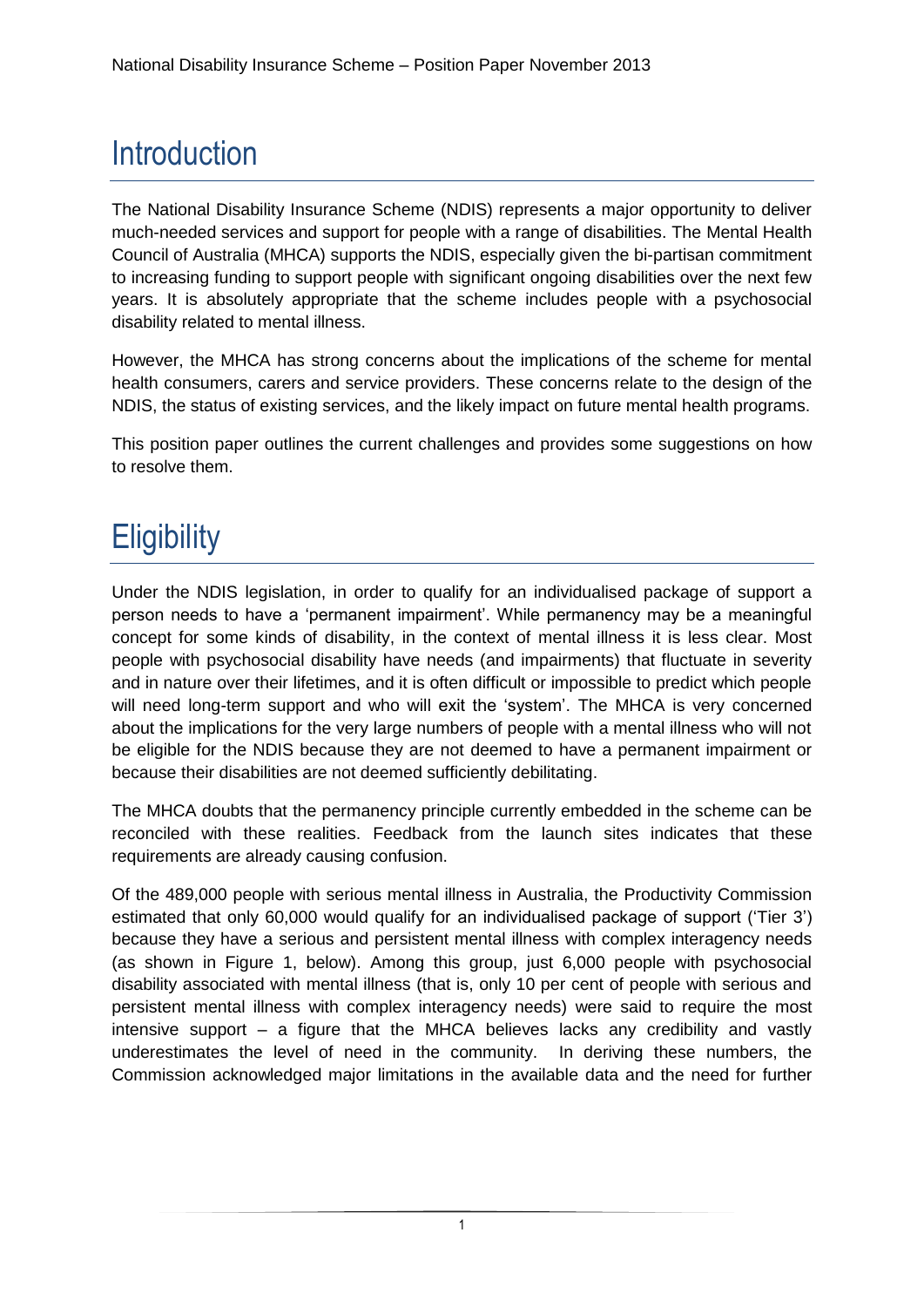analysis of the target population. Worryingly, these still appear to be the only estimates available to the National Disability Insurance Agency (NDIA).<sup>1</sup>

While not all 489,000 people with serious mental illness will require an individualised package of support, many more than 60,000 will have significant disability warranting longterm support. The forthcoming National Mental Health Service Planning Framework, being undertaken by Queensland Health and NSW Health in partnership with the Federal Department of Health, may help clarify the gap between the original estimate and the actual level of community need.

*Figure 1: Estimated numbers of people with serious mental illness who will be eligible for an individualised package of support*



If someone with a serious mental illness does not qualify for an individualised package of support (i.e. they are assessed as 'Tier 2' participants), it is not at all clear how the NDIS will benefit them. On the contrary, current indications are that Tier 2 participants will need to rely on existing systems of referral and support, the very systems that are responsible for far too many people falling through the cracks and not getting the assistance they need on their recovery journey. As noted below, many of these existing programs also appear to have uncertain futures as they are absorbed into the NDIS through the current funding arrangements.

### Assessment

-

While the NDIS legislation stipulates that someone must have a permanent impairment to be eligible for an individualised package of support, the mental health sector is uncertain about what this means in practice. Almost uniquely among many kinds of disability, psychosocial

<sup>1</sup> Productivity Commission 2011, *Disability Care and Support*, Report no. 54, Canberra, Appendix M.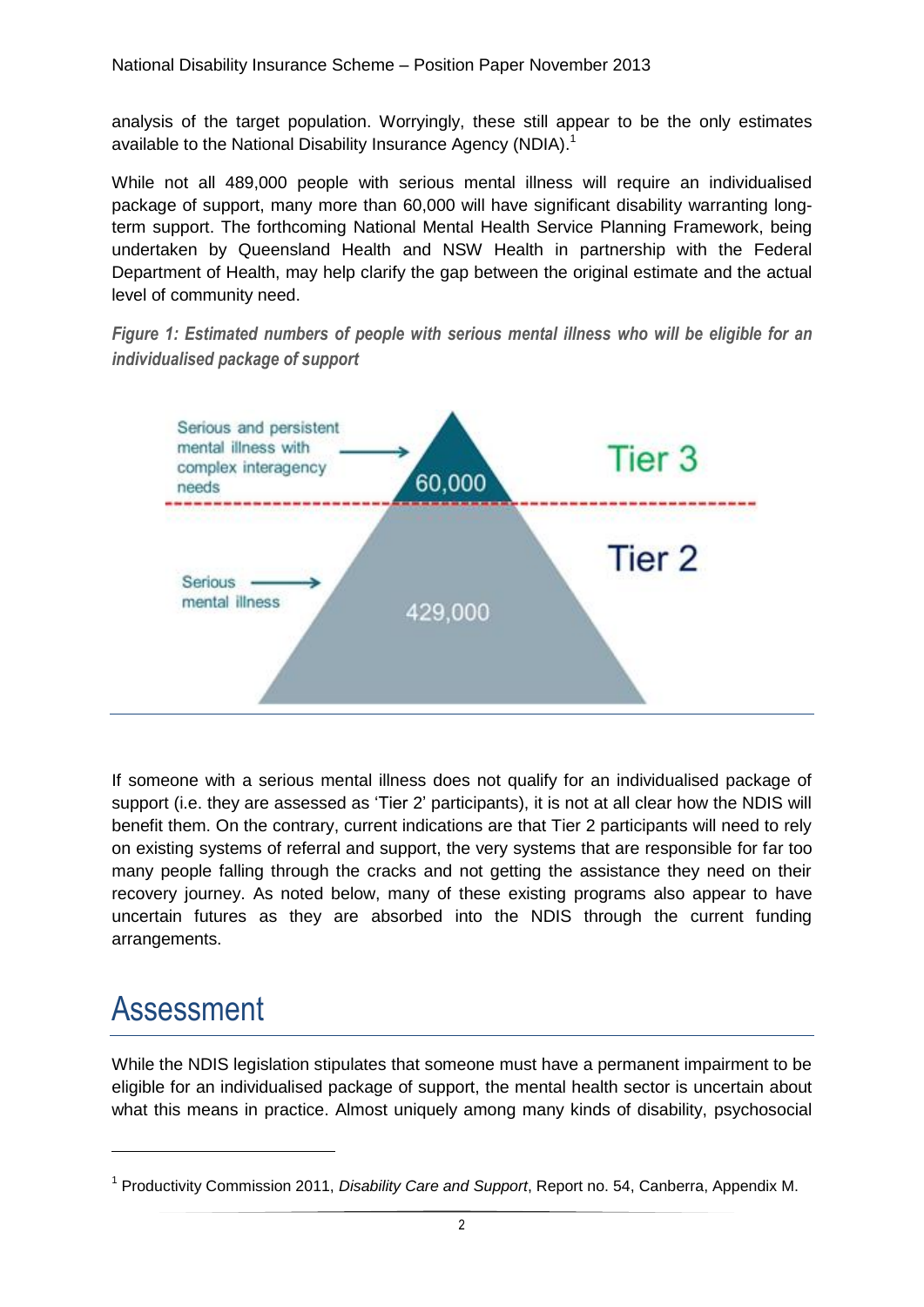disability associated with mental illness is often episodic in nature and can result in fluctuating needs – not only over a lifetime but over the course of weeks and months. One person's support needs may be not be immediately obvious at any point in time, but nevertheless be ongoing, while someone else's needs might be quite apparent while not necessarily being 'permanent' (depending on how permanent is defined). For these and other reasons, the outcomes of assessment may be different depending on when and how it occurs and who is able to contribute to it.

With these challenges in mind, it is crucial that the assessment process incorporate three features if it is to adequately cater to people with psychosocial disability. First, the process must involve carers, service providers and other support people to the maximum extent possible. Relying solely on conversations between consumers and NDIA assessors to determine the nature and extent of consumers' long-term needs is not sufficient.

Second, any tools used to conduct assessments must be designed for people with psychosocial disability related to mental illness, rather than being adapted from tools used for other kinds of disability. The MHCA is not confident that the tool currently being used by NDIA assessors is appropriate in this regard.

Third, NDIA staff conducting assessments must be trained and experienced in mental health issues. Understanding the needs of someone with psychosocial disability requires specialist skills and the ability to develop trust with consumers, carers and service providers.

#### Mental health programs in-scope for the NDIS

Agreements have been reached between the Commonwealth and State/Territory Governments about which existing programs – and what proportions of their funding – are 'in-scope' for the NDIS. The mental health sector was not consulted at all before these decisions were made.

The NDIA has indicated that at the Commonwealth level, 100 per cent of the Personal Helpers and Mentors program (PHaMS), 70 per cent of Partners in Recovery (PIR), 50 per cent of Mental Health Respite for Carers and 35 per cent of Support for Day to Day Living in the Community are in-scope for the NDIS.

The Productivity Commission estimates noted above suggest that that corresponding proportions of people currently accessing these programs will not be eligible for the NDIS. For example, many stakeholders consulted by the MHCA believe that a significantly lower proportion of PHaMS and PIR clients will be eligible.

Another key question relates to what services will be available for people who do not gain access to NDIS support, either because they do not opt in (even though they meet the eligibility criteria) or because their disability is not deemed sufficiently significant or permanent. While a guarantee of continuity of care is in place (in Commonwealth/State/Territory agreements) for current clients, no such guarantee exists for future clients, including clients of mental health programs that have a high rate of turnover from year to year.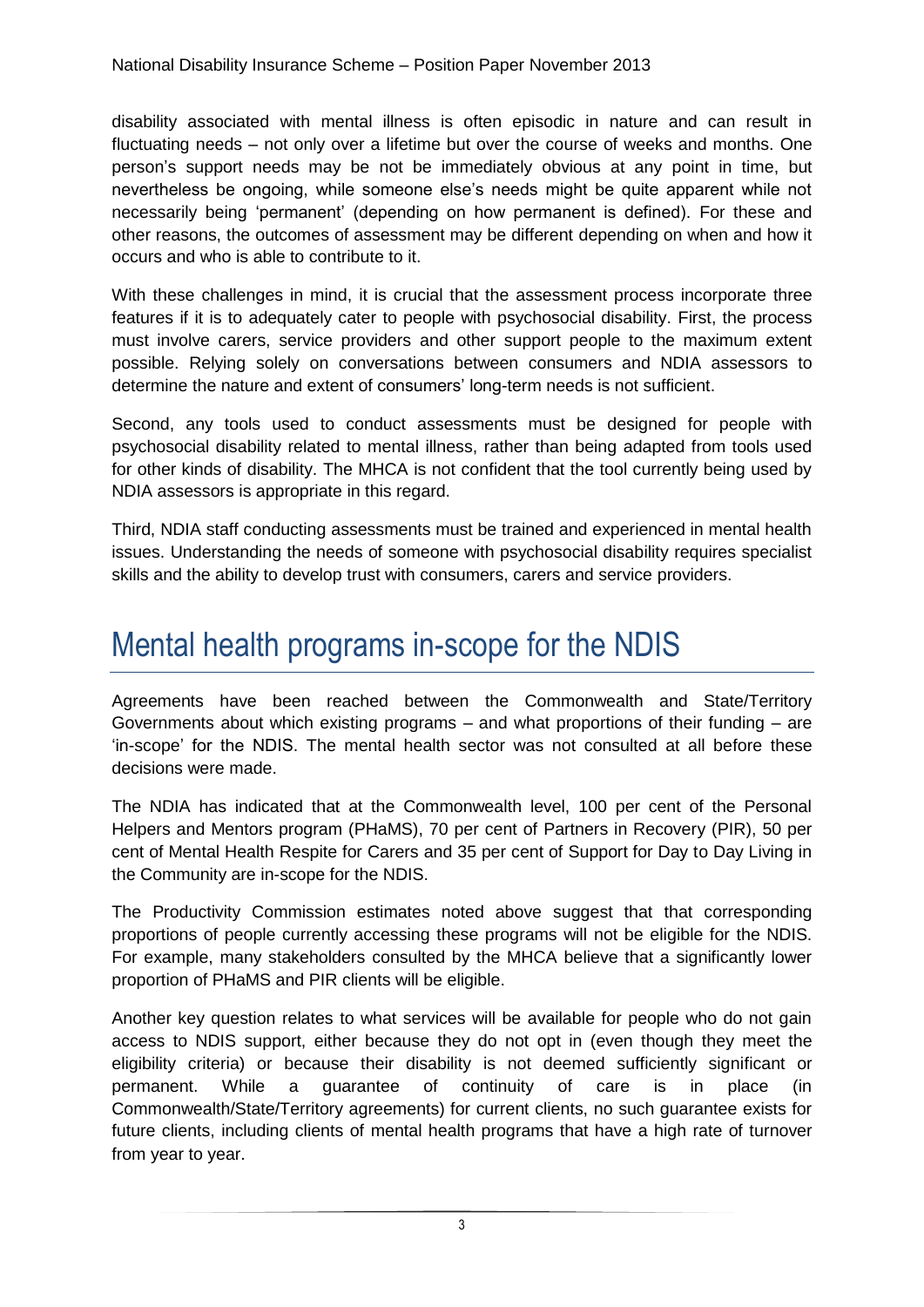If replicated nationally, decisions about in-scope programs are likely to lead to reduced services for large numbers of people with serious mental illness who are ineligible for the NDIS. Given the high levels of current unmet need and well-established under-investment in mental health in all jurisdictions, the MHCA is deeply concerned that the NDIS could exacerbate rather than ameliorate the problems that people with mental illness have in accessing timely and effective services in the community. The mental health sector and the broader Australian community need assurance that future mental health consumers and carers will not miss out on services, leaving them worse off, as an unintended consequence of a major initiative originally intended to deliver more support.

### Early intervention and psychosocial disability

Many of the mental health programs that are currently in-scope for the NDIS appear to deliver services that the MHCA suggests provide 'early intervention' rather than ongoing or life-long support. While these programs fund services for people with permanent illness/disability, they are usually not life-long solutions but rather they are often temporary (and even emergency) interventions to help people manage crisis or overcome negative circumstances that could rapidly escalate.

The fact that a person needs to have a permanent impairment before receiving an early intervention (which will in turn reduce that person's reliance on the service system in the future) is profoundly counterintuitive. Indeed, if early intervention services are reduced from existing levels, we will certainly see a greater burden on the service system, including additional presentations at emergency departments, increased reliance on crisis accommodation services and a greater risk of people with mental health issues encountering the criminal justice system. In the context of an insurance scheme which ought to reduce future risks, these arrangements appear misguided.

The MHCA is eager to see the development of a definition of early intervention from the perspective of psychosocial disability. Such a definition can only be developed in close consultation with stakeholders in the mental health sector who have an intimate understanding of the nature of effective non-clinical early intervention services.

### Possible solutions

#### **Scheme design issues**

To address the concerns outlined above, the highest priority for governments is **to formally commit to maintaining or increasing existing funding and levels of service for current and future consumers of mental health services**, regardless of whether those consumers are deemed eligible for the NDIS or are accessing existing mental health services.

To develop a better picture of the implications of scheme design arrangements for the mental health sector, governments should support a project to **map in-scope Commonwealth and State/Territory mental health programs and services** and to compare the target populations for each program/service to the target population for the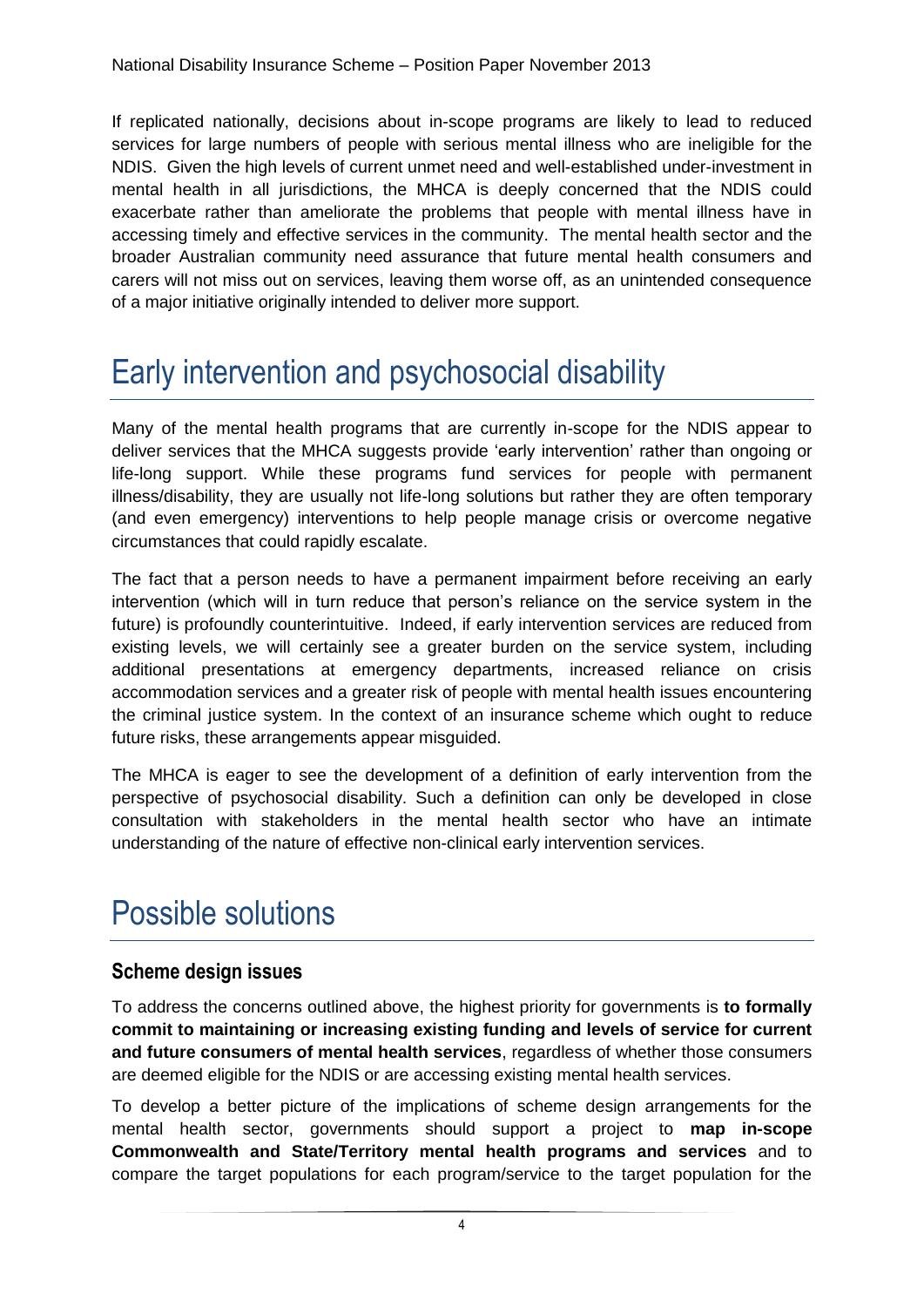NDIS (including projections of future demand). This would identify areas of need that will not be addressed through NDIS-funded services, and would provide a much clearer picture of what is likely to eventuate should such programs be subsumed (wholly or in part) by the NDIS. It would also provide stakeholders with a better understanding of what programs and services will be still be accessible by Tier 2 participants, and which will be accessible only by (or preferentially by) Tier 3 participants. Because most of the services in question are delivered through the non-government sector, it is essential that non-government stakeholders contribute substantially to this work.

In addition, it is vital that **adequate early intervention services and supports be available and readily accessible to people with mental illness**, regardless of whether they have been assessed as eligible for an individualised package of support through the NDIS.

#### **Involving mental health stakeholders in policy development**

Adequately addressing the issues described in this paper will require a significant and dedicated stream of work, with close and meaningful engagement and consultation with all relevant stakeholders. The MHCA therefore proposes **a formal process for developing and providing advice to the NDIA Board** about the best approaches to meeting the needs of people with psychosocial disability through the NDIS via a new Expert Advisory Group. Importantly, this group must include representation from a range of stakeholders including the non-government mental health sector, as well as carers and consumers, if its advice is to be meaningful and credible.

In providing advice to the NDIA and government, the Expert Advisory Group would:

- Identify the key differences between the service delivery model being supported by the NDIS and the services delivered by the broader mental health sector in Australia, including innovative approaches developed in the community mental health sector.
- Review access to, and services available through, the NDIS for people with a severe and persistent mental illness.
- Review the interaction between the NDIS and current programs and services for people living with mental illness to improve coordination and minimise unintended consequences of the move to the NDIS model.
- Consider developments in the launch sites, the lived experience of people living with severe and persistent mental illness in those locations, as well as feedback from the broader mental health sector.
- Make recommendations relating to:
	- Unintended consequences for the health system and other systems (like housing and employment) as a result of people living with severe and persistent mental illness not receiving assistance through the NDIS, both immediately and in the future.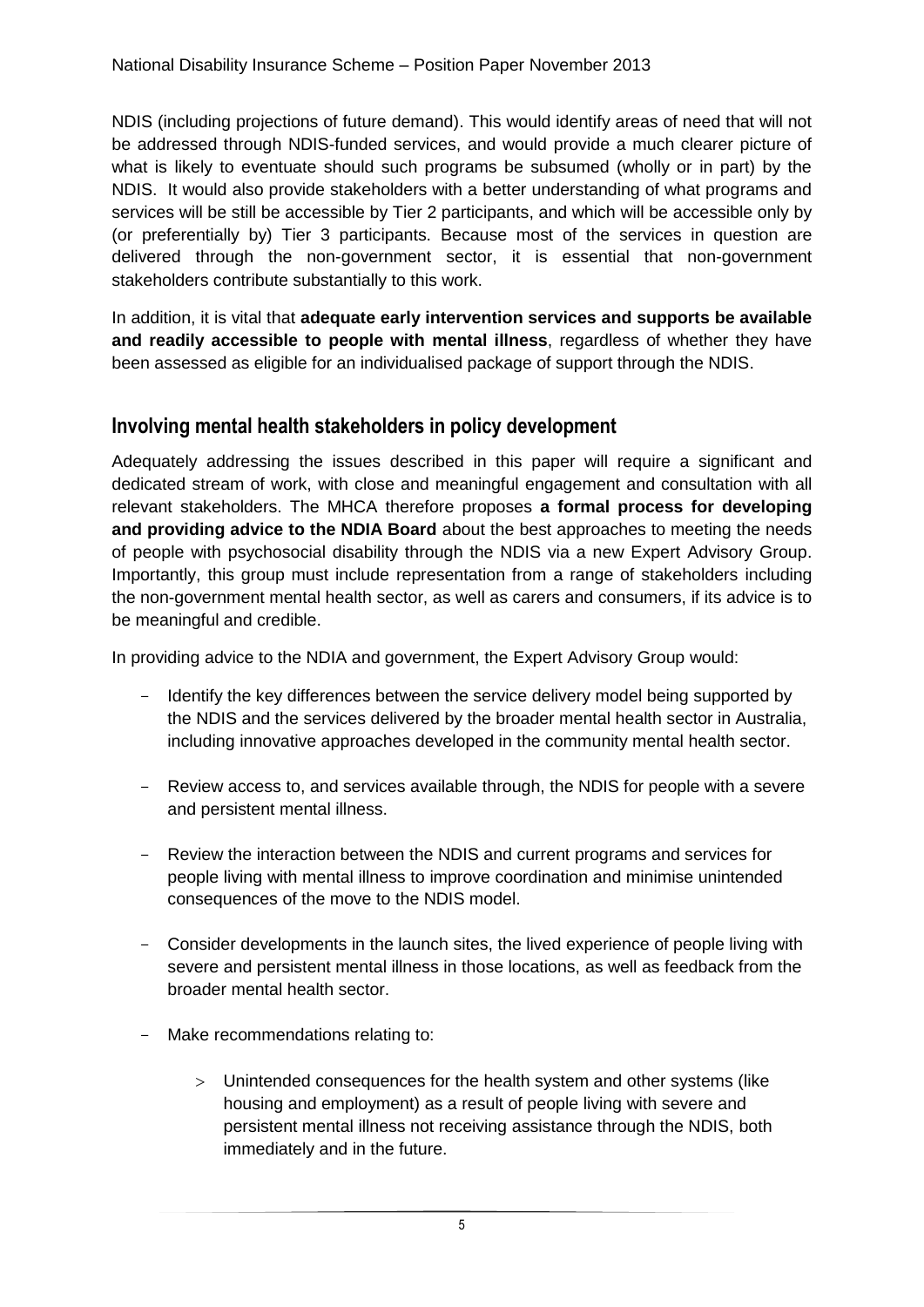Key reform opportunities building on the core principles of the NDIS and taking into account the needs of people living with severe and persistent mental illness.

#### **Involving mental health stakeholders in evaluation and monitoring**

The MHCA believes that the NDIA needs to **involve mental health stakeholders to a much greater degree in monitoring and evaluating the effectiveness of the NDIS** in meeting the needs of people with psychosocial disability. This engagement should include, at a minimum, an **early warning system** to identify and act on problems well before the formal evaluation of launch sites is complete, and a robust process to **identify the extent and nature of unmet need** and the barriers to those needs being addressed.

In addition, the MHCA urges the NDIA to **regularly provide detailed information to mental health stakeholders on a range of critical issues**, with a presumption in favour of releasing information publicly wherever possible. Such information should include or shed light on:

- How assessment is being conducted, including which assessment tools are being used for psychosocial disability, why these tools were chosen, and who is involved in the assessment process.
- De-identified data on the specific reasons why people with mental illness are being assessed as either eligible or ineligible for full participation in the NDIS, including information on how a determination of permanency of impairment is made in practice.
- How participants with psychosocial disability are supported to make decisions about their package of care that are in their best interests, including the roles of carers and service providers/workers who have a pre-existing relationship with those participants.
- A breakdown of NDIS funds spent on people with psychosocial disability associated with mental illness, matched to the funding commitments made by Commonwealth and State/Commonwealth Governments in bilateral agreements.